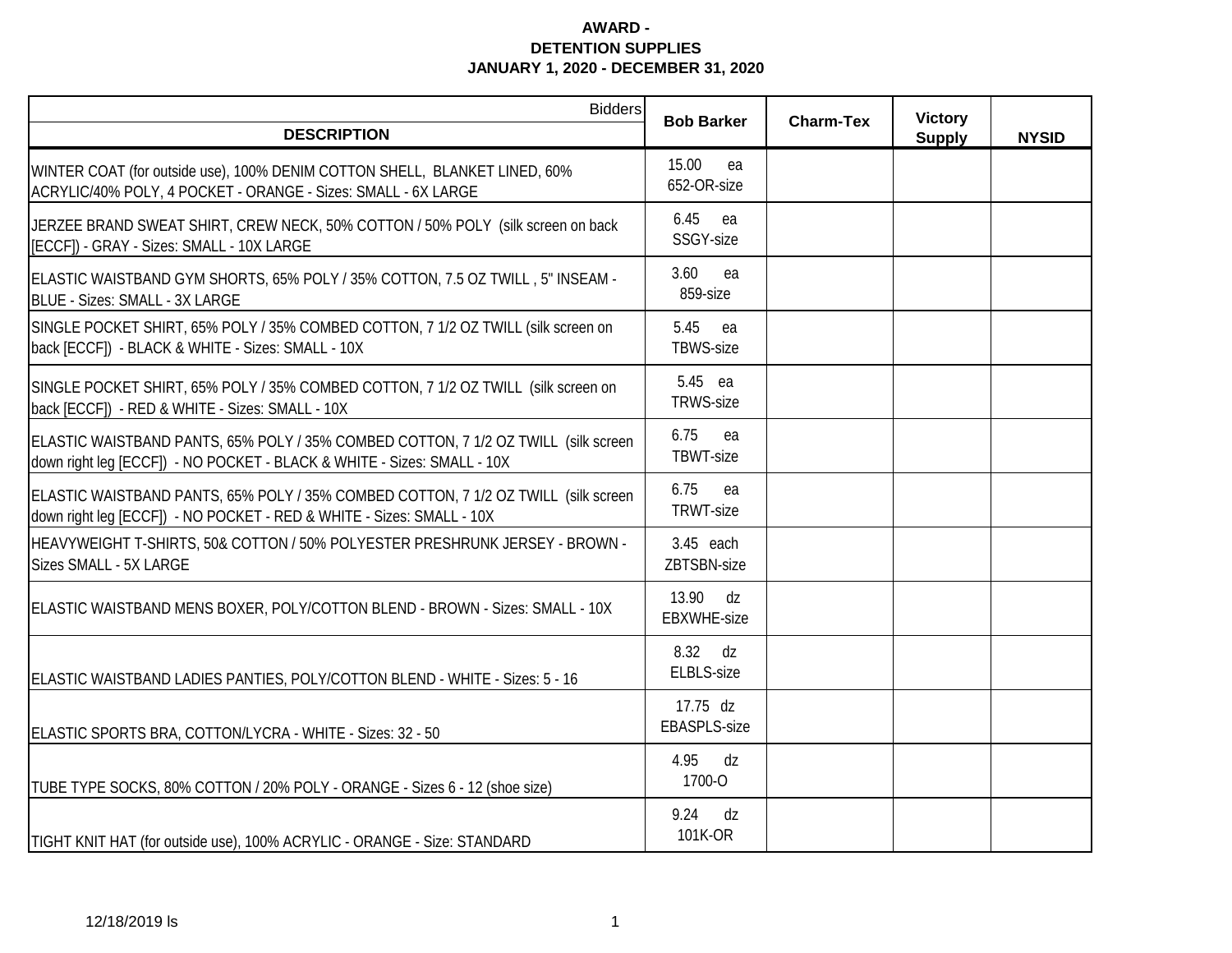|                                                                                                                          | 37.25 dz EVA-<br>BK-SIZE (3.10        |                                                           |  |
|--------------------------------------------------------------------------------------------------------------------------|---------------------------------------|-----------------------------------------------------------|--|
| MENS & WOMENS CROC WITH BACKSTRAP - BLACK - Sizes: 4 - 15                                                                | pair)                                 |                                                           |  |
| MENS & WOMENS SNEAKER WITH VELCRO (for inmate worker) - BLACK - Sizes: 7 - 15                                            | 5.95<br>pair<br>FCNGB21-BK            |                                                           |  |
| <b>TOTALS</b><br>LOT <sub>1</sub>                                                                                        | 150.26                                |                                                           |  |
| UNTIEABLE VELCRO FASTENING SECURITY SMOCK - BLACK - Sizes: SMALL - X LARGE - Bob<br>Barker # 505JR and # 505 or equal ** | 70.00<br>ea<br>505 / 505JR            |                                                           |  |
| UNTIEABLE VELCRO FASTENING SECURITY JUMPSUIT - GREEN - Sizes: SMALL - X LARGE -<br>Bob Barker # BBJ or equal **          | 100.00<br>ea<br>BBJ / BBJX            |                                                           |  |
| UNTIEABLE SECURITY BLANKET - BLACK - 54" x 80" - Bob Barker # SB5480 or equal                                            | 67.00<br>ea<br>SB5480<br>112.00 15/cs |                                                           |  |
| BLANKET - COZY, GRAY w/BLUE - 66" x 90" - Bob Barker # CZ6690GY or equal                                                 | CZ6690GY (7.47<br>each)               |                                                           |  |
| LOT <sub>2</sub><br><b>TOTALS</b>                                                                                        | 349.00                                |                                                           |  |
| FULL SHEETS - BLUE - 58" x 90" - Bob Barker # SH5890NVN or equal                                                         |                                       | 32.00<br>dz<br>5490NV130                                  |  |
| 100% POLYESTER (non wool) BLANKETS - BLUE - 70" x 90" - Bob Barker # BL6690LB or equal                                   |                                       | 7.99<br>ea<br>BL/XLRYDER-NV<br>(31.96/4)                  |  |
| ULTRA SEALED SEAM COTTON MATTRESS WITH PILLOW 25" x 75" x 4" - Bob Barker #<br>SSCM2575P or equal                        |                                       | $60.90$ ea<br>MTPL/SSCOT2575<br>$\boldsymbol{\varLambda}$ |  |
| SEALED SEAM CLEAR POLY MATTRESS WITH PILLOW 25" X 75" X 4" - Bob Barker #<br>SSPM25754FCLP or equal                      |                                       | 51.90 ea<br>MTPL/SS25754CL                                |  |
| COTTON TOWELS - WHITE - 20" x 40" - Bob Barker # BT425 or equal                                                          |                                       | $11.54$ dz<br>BT2040J4.5E                                 |  |
| COTTON TOWELS - ORANGE - 20" x 40" - Bob Barker # BT2040OR or equal                                                      |                                       | 17.18 dz<br>BT2040Orange                                  |  |
| COTTON WASHCLOTHS - WHITE - 12" x 12" - Bob Barker # WC1212 or equal                                                     |                                       | 1.94<br>dz<br>WC1212J1.0E                                 |  |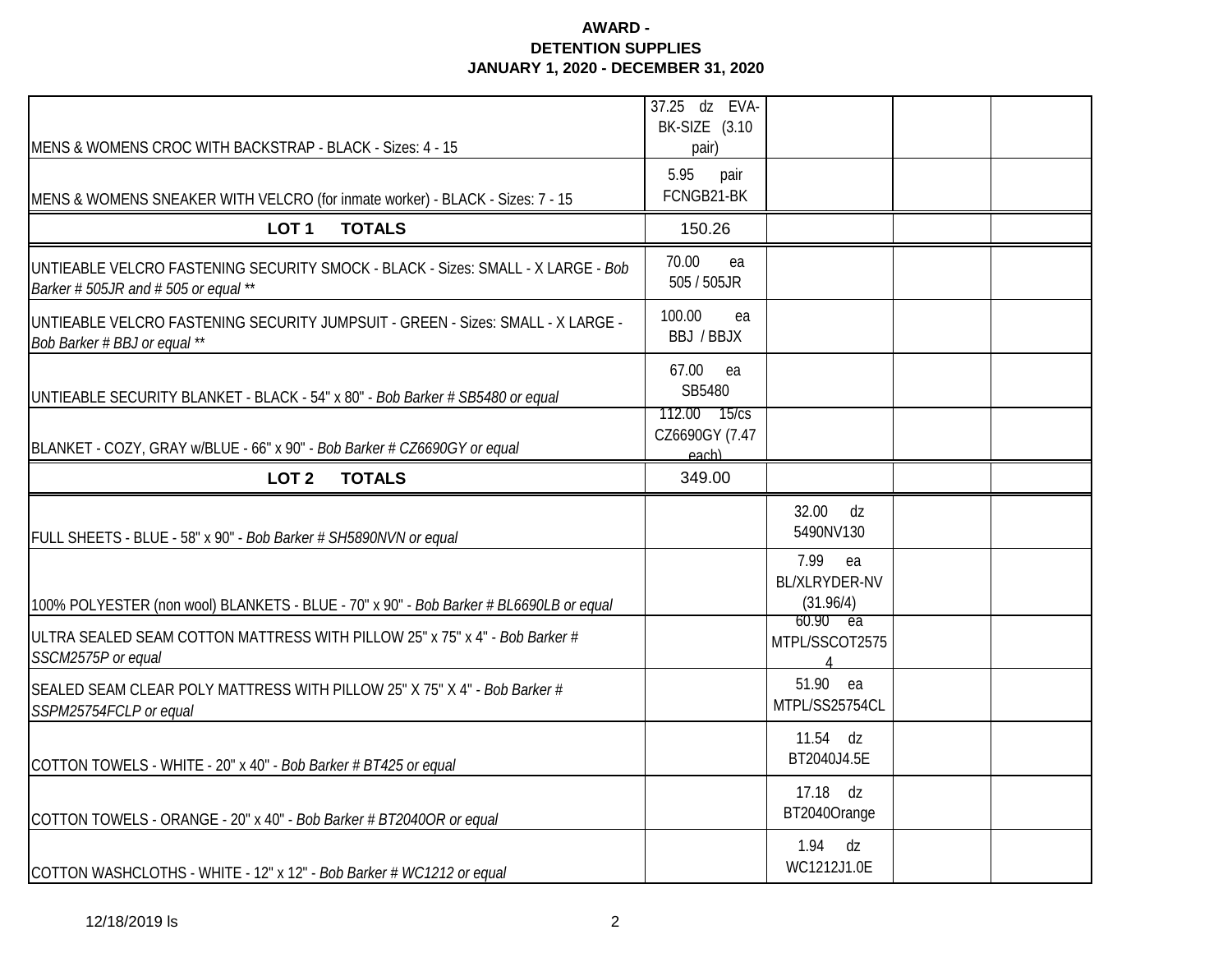| UNWRAPPED ANTIBACTERIAL SOAP - WHITE - .5 oz - Bob Barker # AU1 or equal                         | 38.90<br>1,000/cs<br>H/51/2UNAB                  |  |
|--------------------------------------------------------------------------------------------------|--------------------------------------------------|--|
| UNWRAPPED SOAP - WHITE - 1.5 oz - Bob Barker # TU15 or equal                                     | 500/cs<br>54.90<br>H/51.5UN                      |  |
| UNWRAPPED SOAP - WHITE - 3 oz - Bob Barker # TU3 or equal                                        | 36.90 144/cs<br><b>H/53UN</b>                    |  |
| WRAPPED MOISTURIZING SOAP - WHITE - 2.6 oz - Bob Barker # 26811 or equal                         | 36/cs<br>42.90<br>H/DOV26                        |  |
| TWO PIECE SOAP BOX - CLEAR - 4" x 2 1/2" - Bob Barker # 2342N or equal                           | 4.18 dz<br>$H/SB-3$                              |  |
| DISPOSABLE TWIN BLADE RAZOR - BLUE - Bob Barker # RTB600 or equal                                | 64.90 1,000/cs<br>H/DR05C<br>(38.94/600)         |  |
| GEL FLUORIDE MINT TOOTH PASTE 1.5 oz TUBE - Bob Barker # MST15 or equal                          | 36.90 144/cs<br>H/CGTP15                         |  |
| PLASTIC TOOTH BRUSH - WHITE - 5" - Bob Barker # BBST40 or equal                                  | 6.18 144/cs<br>H/TB30                            |  |
| COTTON SANITARY MAXI PADS - WHITE - Bob Barker # 250IM-C or equal                                | 42.90<br>864/cs<br>H/FSNC864<br>(12.41/250)      |  |
| COTTON ULTRA WITH WINGS SANITARY MAXITHIN PADS - WHITE - Bob Barker # 44340-C or<br>equal        | 59.90<br>864/cs<br>H/FSNW864<br>(14.97/216)      |  |
| TAMPONS WITH CARDBOARD APPLICATOR, UNSCENTED - Sizes: Light, Regular, Super,<br><b>SuperPlus</b> | 49.90 500/cs<br><b>H/FT500R,S</b><br>(47.90/480) |  |
| PAPER/DISPOSABLE SANITARY NAPKIN BAG - WHITE - 4" x 2 1/4" x 9" - Bob Barker # 410 or<br>equal   | 29.90 1,000/cs<br>H/Sanbag                       |  |
| ELASTIC - NO METAL - HAIR TIES - BLACK - Bob Barker # 4200-BK or equal                           | 216/cs<br>13.90<br>H/Pony                        |  |
| LOT <sub>3</sub><br><b>TOTALS</b>                                                                | 586.30                                           |  |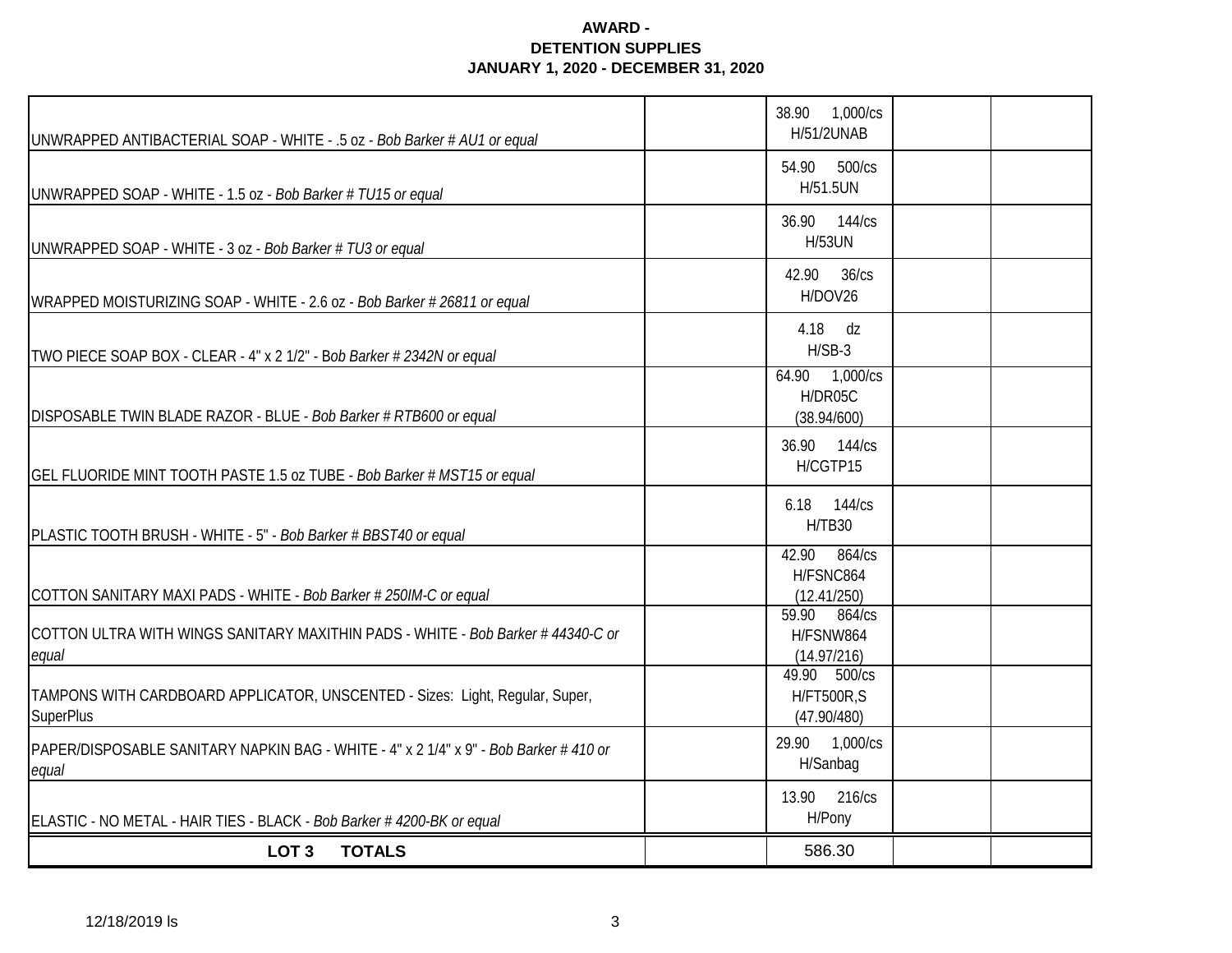| CLEAR FLEXIBLE MUG - 12 oz - Bob Barker # FXCL12 or equal                                             | 40.00<br>48/cs<br>FXCL12       |  |  |
|-------------------------------------------------------------------------------------------------------|--------------------------------|--|--|
| CLEAR TUMBLER - 9.5 oz - Bob Barker # 950C or equal                                                   | 48/cs<br>35.00<br>950C         |  |  |
| PLASTIC SPORKS - ORANGE - 7" - Bob Barker # 62SPK or equal                                            | 8.63 144/cs<br>62SPK           |  |  |
| BLACK INK SAFETY PEN - CLEAR - 4" - Bob Barker # MSBP or equal                                        | 144/cs<br>8.00<br><b>MSBP</b>  |  |  |
| SHOWER CURTAIN - GREEN w/ADJUSTABLE CLEAR TOP (8"-25")- 36" x 77" - Bob Barker #<br>SCVC3677 or equal | 11.00<br>ea<br><b>SCVC3677</b> |  |  |
| ZIPPERED LAUNDRY BAG - POLY MESH - Size: 18" x 24" - Bob Barker # WZ1824 or equal                     | 16.00 dz<br>WZ1824             |  |  |
| ZIPPERED LAUNDRY NET - POLY MESH - Size: 24" x 36" - Bob Barker # WZ2436 or equal                     | dz<br>29.00<br>WZ2436          |  |  |
| SUCTION BACKED SHOWER SAFETY MAT 21.5" x 21.5" - Bob Barker # SM2121 or equal                         | 4.00<br>ea<br><b>PVCSM2121</b> |  |  |
| MOP BUCKET - CLEAR - Bob Barker # 2690 or equal                                                       | 75.00<br>ea<br>2690            |  |  |
| DUST PAN - PLASTIC - Bob Barker # 2006 or equal                                                       | 2.46<br>ea<br>2006             |  |  |
| CLEAR BOX IN CELL ORGANIZER - Bob Barker # CB16241 or equal                                           | 8.00<br>ea<br>CBICO            |  |  |
| HE HAND/MACHINE WASH LAUNDRY PACS - Bulk Packaging (1002 +/-) Dropps brand or equal                   | 142 1002/cs<br>Z052721109210   |  |  |
| GLOVES - NITRILE - POWDER-FREE - SMALL - at least 10mm thick - Safegrip brand or equal                | 12.45 50/cs<br>SG-S            |  |  |
| GLOVES - NITRILE - POWDER-FREE - MEDIUM - at least 10mm thick - Safegrip brand or equal               | 50/cs<br>12.45<br>SG-M         |  |  |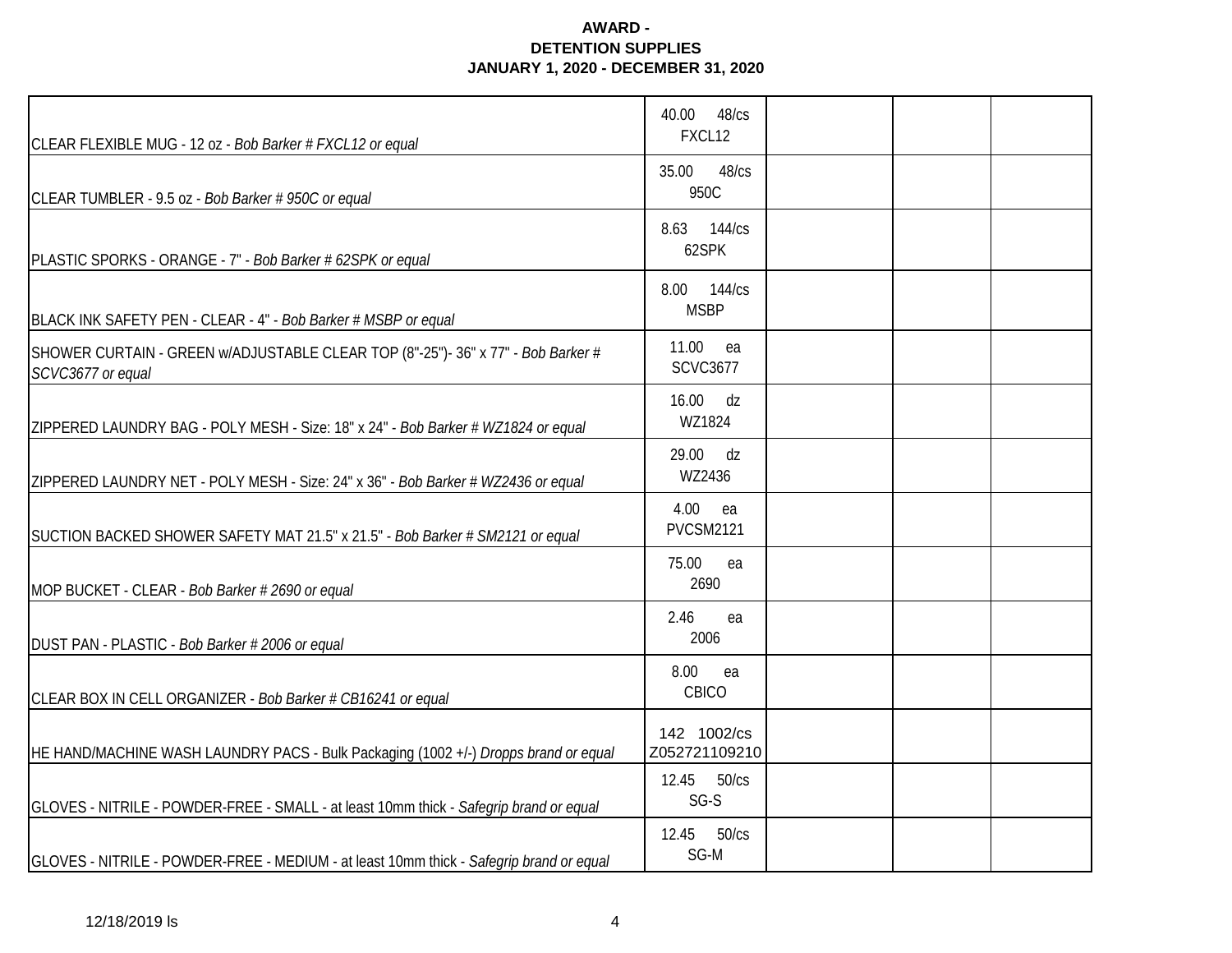| GLOVES - NITRILE - POWDER-FREE - LARGE - at least 10mm thick - Safegrip brand or equal   | 12.45 50/cs<br>SG-L              |  |  |
|------------------------------------------------------------------------------------------|----------------------------------|--|--|
| GLOVES - NITRILE - POWDER-FREE - X-LARGE - at least 10mm thick - Safegrip brand or equal | 12.45 50/cs<br>SG-XL             |  |  |
| <b>TOTALS</b><br>LOT <sub>4</sub>                                                        | 428.89                           |  |  |
| PLASTIC COATED REGULAR CARDS - STANDARD                                                  | 5.75<br>12/cs<br>PC <sub>2</sub> |  |  |
| PLASTIC COATED PINOCHLE CARDS - STANDARD                                                 | 14.60<br>12/cs<br>1215           |  |  |
| PLASTIC COATED UNO CARDS - STANDARD                                                      | 5.10<br>ea<br>UNO <sub>2</sub>   |  |  |
| PLASTIC COATED ROOK CARDS - STANDARD                                                     | 3.54<br>ea<br>P02104             |  |  |
| PLASTIC COATED SKIP BO CARDS - STANDARD                                                  | 7.25<br>ea<br><b>SKIP</b>        |  |  |
| <b>CHECKERS - STANDARD</b>                                                               | 3.76<br>ea<br>4708               |  |  |
| CHESS - STANDARD                                                                         | 4.18<br>ea<br>4833               |  |  |
| <b>SCRABBLE - STANDARD</b>                                                               | 16.25<br>ea<br>4024              |  |  |
| YAHTZEE - STANDARD                                                                       | 9.00<br>ea<br><b>NE950</b>       |  |  |
| <b>CLUE - STANDARD</b>                                                                   | 9.00<br>ea<br>1703 Connect 4     |  |  |
| RISK - STANDARD                                                                          | 28.25 ea<br>B7404                |  |  |